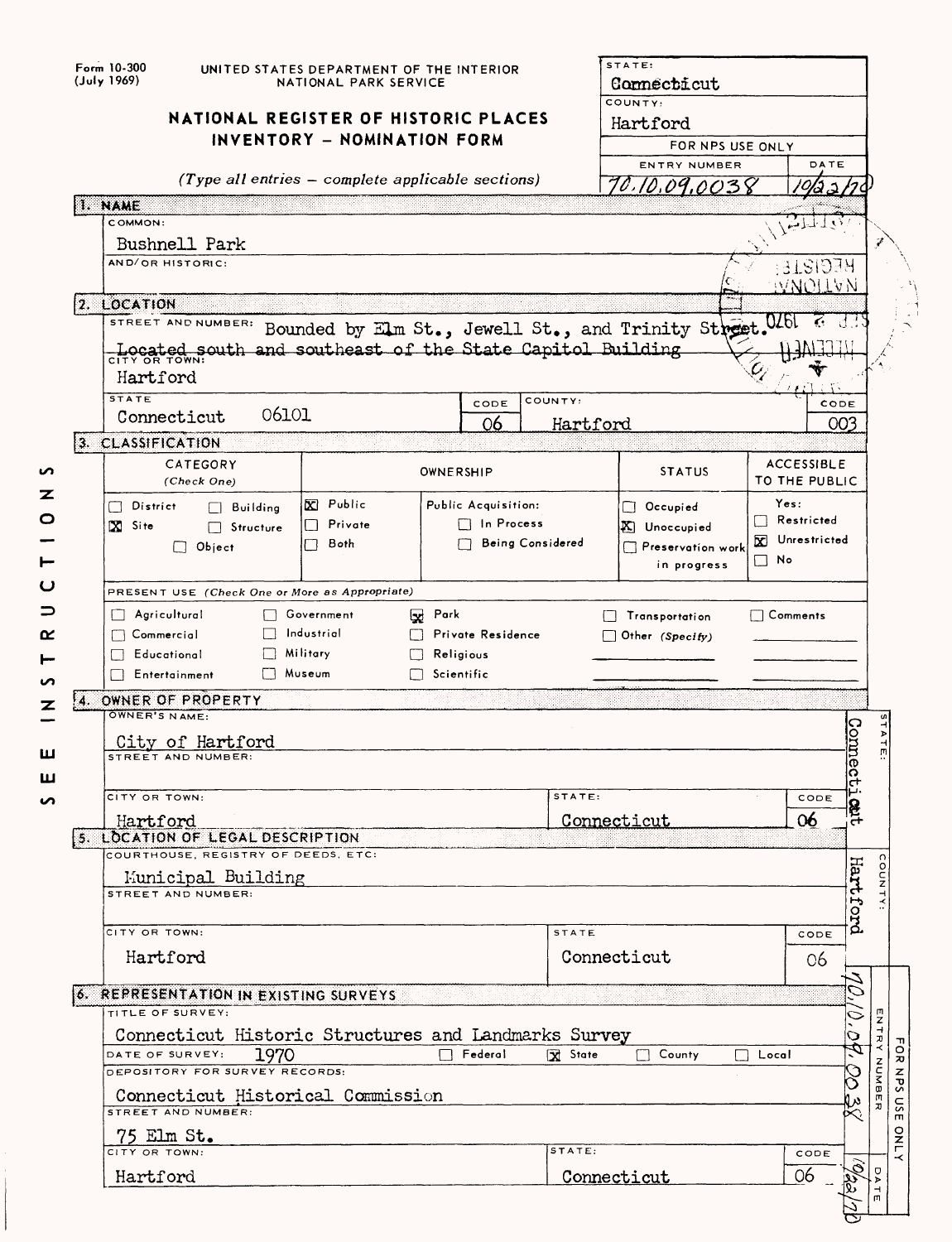| 7. DESCRIPTION   |                                                                                                                                        |                   |                  | (Check One)         |              |                        |           |
|------------------|----------------------------------------------------------------------------------------------------------------------------------------|-------------------|------------------|---------------------|--------------|------------------------|-----------|
| <b>CONDITION</b> | Excellent                                                                                                                              | $\mathbf{X}$ Good | $\Box$ Fair      | $\Box$ Deteriorated | $\Box$ Ruins | □ Unexposed            |           |
|                  |                                                                                                                                        | (Check One)       |                  |                     |              | (Check One)            |           |
|                  | <b>又</b> Altered<br>DESCRIBE THE PRESENT AND ORIGINAL <i>(if known)</i> PHYSICAL APPEARANCE                                            |                   | $\Box$ Unaltered |                     | □ Moved      | <b>X</b> Original Site |           |
|                  |                                                                                                                                        |                   |                  |                     |              |                        |           |
|                  | The park was originally laid out along the banks of the Hog River                                                                      |                   |                  |                     |              |                        |           |
|                  | (later the Park River) and replaced a slum area of the city which                                                                      |                   |                  |                     |              |                        |           |
|                  | included among other things the town dump. Criginally it consis-                                                                       |                   |                  |                     |              |                        |           |
|                  | ted of thirty-five acres which were entirely within the first area                                                                     |                   |                  |                     |              |                        |           |
|                  | of settlement. Later more land was purchased from Trinity College<br>which increased the a rea of the site to fifty acres and provided |                   |                  |                     |              |                        |           |
|                  | space for the new statehouse.                                                                                                          |                   |                  |                     |              |                        |           |
|                  | After the land for the park had been cleared and planted with grass                                                                    |                   |                  |                     |              |                        |           |
|                  | and trees, fine buildings were built around it, although some of                                                                       |                   |                  |                     |              |                        |           |
|                  | these have now been rebuilt or destroyed or replaced. In 1947 the                                                                      |                   |                  |                     |              |                        |           |
|                  | Park River was diverted underground to make room for an access                                                                         |                   |                  |                     |              |                        |           |
|                  | road to Interstates 91 and 84.                                                                                                         |                   |                  |                     |              |                        |           |
|                  |                                                                                                                                        |                   |                  |                     |              |                        | S         |
|                  | Along Elm Street an impressive row of brownstone townhouses was                                                                        |                   |                  |                     |              |                        | m         |
|                  | built in the 1870's. Only No. 95 and No. 97 Elm Street remain,<br>the latter built by Doctor Cincinnatus Taft. Both the Hotels         |                   |                  |                     |              |                        | ш         |
|                  | Heublein and Garde were located on the other side. And in 1892                                                                         |                   |                  |                     |              |                        |           |
|                  | the new YMCA building replaced the old jail in a new style to                                                                          |                   |                  |                     |              |                        | z         |
|                  | complement the <i>Soldiers</i> and Sailors Monument."                                                                                  |                   |                  |                     |              |                        | S         |
|                  |                                                                                                                                        |                   |                  |                     |              |                        | ᅴ         |
|                  | Bushnell Park has remained the site of several interesting                                                                             |                   |                  |                     |              |                        | ᅍ         |
|                  | monuments of this last century. The most important single effort                                                                       |                   |                  |                     |              |                        | $\subset$ |
|                  | is the Soldiers and Sailors Monument. Built in 1885, it is a<br>unique combination of arch and bridge (now filled under) which once    |                   |                  |                     |              |                        |           |
|                  | spanned the river. George W. Keller (1842-1935) was the Scottish                                                                       |                   |                  |                     |              |                        | $\Omega$  |
|                  | born architect, who came to this country under the aegis of William                                                                    |                   |                  |                     |              |                        | ᅱ         |
|                  | Burges to supervise the work at Trinity College. Mr. Keller was                                                                        |                   |                  |                     |              |                        | $\circ$   |
|                  | also the architect for the Hartford High School which was completed                                                                    |                   |                  |                     |              |                        | ァ         |
|                  | in 1884. In niches on both towers of the Nemorial are brownstone                                                                       |                   |                  |                     |              |                        |           |
|                  | figures representing the occupations of the Union Army's men.                                                                          |                   |                  |                     |              |                        |           |
|                  | (One is a freed slave, another a printer, a mason, a student, etc.)                                                                    |                   |                  |                     |              |                        |           |
|                  | In addition there is the Corning Fountain, statues of Israel                                                                           |                   |                  |                     |              |                        |           |
|                  | Putnam and Horace Wells, a Spanish American War Memorial, severa                                                                       |                   |                  |                     |              |                        | 1201      |
|                  | memorial trees including a scion of the Charter Oak and two                                                                            |                   |                  |                     |              |                        |           |
|                  | memorial entrances. Also, the diverting of the Park River caused                                                                       |                   |                  |                     |              |                        |           |
|                  | a pumping station to be constructed in 1947-1949 at the east                                                                           |                   |                  |                     |              |                        |           |
| end.             |                                                                                                                                        |                   |                  |                     |              |                        |           |
|                  | The following list describes these monuments with their inscriptions.                                                                  |                   |                  |                     |              |                        |           |
|                  | Fox Memorial Entrance. "1952 erected pursuant to the will of Frederick                                                                 |                   |                  |                     |              |                        |           |
|                  | $K_{\bullet}$ Fox." (Architect Unknown).                                                                                               |                   |                  |                     |              |                        |           |
|                  | Soldiers and Sailors Monument. "Post Nobila Phoebus" "In honor of the                                                                  |                   |                  |                     |              |                        |           |
|                  | men of Hartford who served and in memory of those who fell on                                                                          |                   |                  |                     |              |                        |           |
|                  | land and on sea in the war for the Union their grateful towns-                                                                         |                   |                  |                     |              |                        |           |

 $\times$ 

men have raised this memorial. During the Civil War 1861 - 1865

more than  $4,000$  men of Hartford bore arms in the National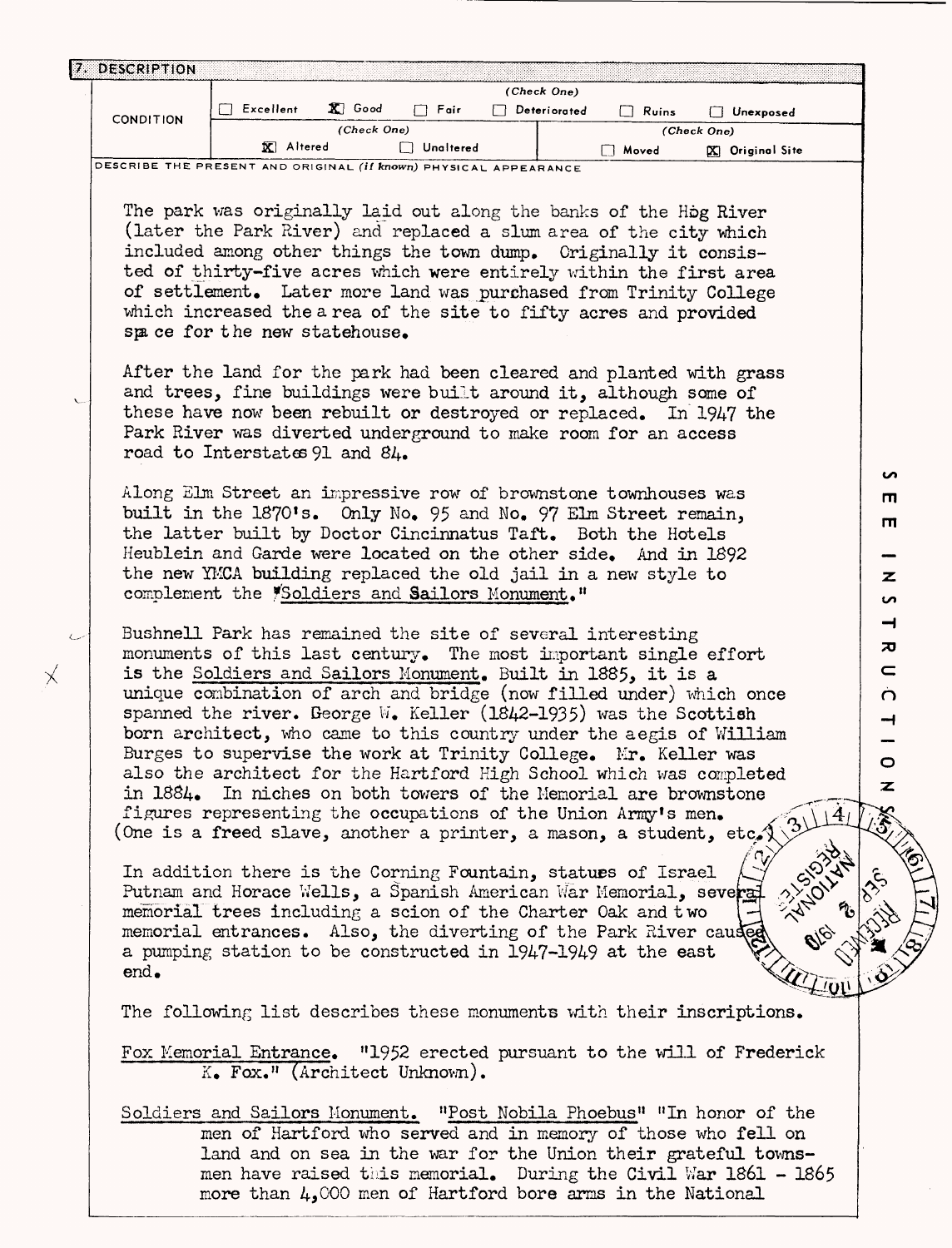| Form 10-300a |
|--------------|
| (July 1969)  |

*(Number all entries)*

## **UNITED STATES DEPARTMENT OF THE INTERIOR NATIONAL PARK SERVICE**

## **NATIONAL REGISTER OF HISTORIC PLACES**

## **INVENTORY - NOMINATION FORM**

*(Continuation Sheet)*

|   | 5 I A I E        |      |  |
|---|------------------|------|--|
|   | Connecticut      |      |  |
| S | COUNTY           |      |  |
|   | Hartford         |      |  |
|   | FOR NPS USE ONLY |      |  |
|   | ENTRY NUMBER     | DATE |  |
|   | 70,10,09,0038    | גבי  |  |
|   |                  |      |  |
|   |                  | 2    |  |
|   |                  |      |  |
|   |                  |      |  |
|   |                  |      |  |

**STATE**

Description of Bushnell Park

cause nearly  $\mu$ 00 of whom died in the service." Erected 1885, George Keller, architect. Casper Buberl, and Samuel Kitson sculptors.

- Corning Fountain. "This Fountain is erected as a tribute to the memory of John B. Corning by his son Uohn J. Corning." Erected 1899, architect and sculptor unknown.
- Silver Kaple Sapling. "Second World War. In memory of all Marines who make the supreme sacrifice in the service of their country. The Marine Corps Fathers Association of Connecticut."
- Hickory Sapling. "This tree presented by Connecticut State Exchange Clubs to honor Dwight A. Hogg, State President 1945-1946. The Exchange Club of Hartford."
- Statue of Israel Putnam. "Presented by the Honourable Joseph Pratt Allyn, 1873." Erected 1879, sculptor J.Q.A. Ward. John Quincy Adams Ward was born in Urbana, Ohio, As a sculptor he was elected President of the National Academy in 1874 at the age of thirty-three,
- Spanish War Memorial. To commemorate the valor and patriotism of the Hartford men who served their country in the war with Spain 1898. Erected by the City of Hartford 1927." Sculptor Evelyn B. Longman, 1926.
- Oak Tree. "Scion of the Charter Oak planted 19 October 1871 by the First Company of the Governor's Foot Guard."
- Statue of Horace Wells, "Horace Wells, The Discoverer of Anaesthesia Died at Hartford 1847 Selectman 24 years, Mayor of the City, Judge of the City Court, Representative to the State Legislature, High Sheriff of Hartford County. Erected by his grandson George Edward Hoadley and presented to the City of Hartford, 1909." Architect-unknown.

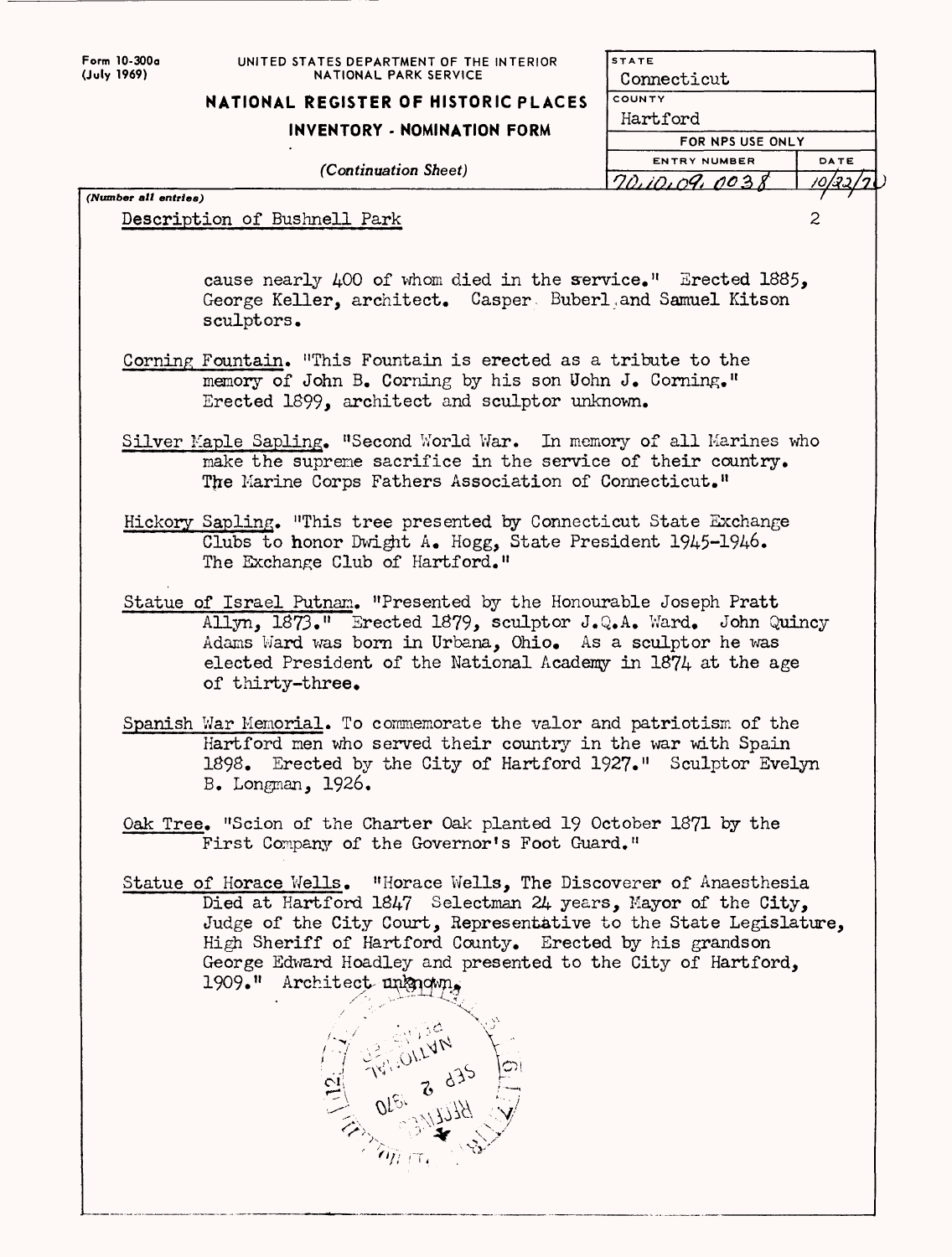| $\Box$ Pre-Columbian<br>$\Box$ 15th Century              |                                             |                                                                                                                                                                                                                                                                                                                                                                                                                                                                                                                                                                                                                          |                                           |
|----------------------------------------------------------|---------------------------------------------|--------------------------------------------------------------------------------------------------------------------------------------------------------------------------------------------------------------------------------------------------------------------------------------------------------------------------------------------------------------------------------------------------------------------------------------------------------------------------------------------------------------------------------------------------------------------------------------------------------------------------|-------------------------------------------|
|                                                          | $\Box$ 16th Century                         | $\Box$ 18th Century                                                                                                                                                                                                                                                                                                                                                                                                                                                                                                                                                                                                      | $\Box$ 20th Century                       |
|                                                          | $\Box$ 17th Century                         | X 19th Century                                                                                                                                                                                                                                                                                                                                                                                                                                                                                                                                                                                                           |                                           |
| SPECIFIC DATE(S) (If Applicable and Known)               | 1868                                        |                                                                                                                                                                                                                                                                                                                                                                                                                                                                                                                                                                                                                          |                                           |
| AREAS OF SIGNIFICANCE (Check One or More as Appropriate) |                                             |                                                                                                                                                                                                                                                                                                                                                                                                                                                                                                                                                                                                                          |                                           |
| Abor iginal                                              | $\Box$ Education                            | $\Box$ Political                                                                                                                                                                                                                                                                                                                                                                                                                                                                                                                                                                                                         | $\mathbf{K}$ Urban Planning               |
| $\Box$ Prehistoric                                       | $\Box$ Engineering                          | X Religion/Phi-                                                                                                                                                                                                                                                                                                                                                                                                                                                                                                                                                                                                          | Other (Specify)                           |
| $\Box$ Historic                                          | $\Box$ industry                             | losophy                                                                                                                                                                                                                                                                                                                                                                                                                                                                                                                                                                                                                  |                                           |
| $\Box$ Agriculture                                       | $\Box$ Invention                            | $\Box$ Science                                                                                                                                                                                                                                                                                                                                                                                                                                                                                                                                                                                                           |                                           |
| $\Box$ Architecture                                      | $\Box$ Landscape                            | $\Box$ Sculpture                                                                                                                                                                                                                                                                                                                                                                                                                                                                                                                                                                                                         |                                           |
| $\Box$ Art                                               | Architecture                                | $\mathbf{X}$ Social/Human-                                                                                                                                                                                                                                                                                                                                                                                                                                                                                                                                                                                               |                                           |
| □ Commerce                                               | $\Box$ Literature                           | itarian                                                                                                                                                                                                                                                                                                                                                                                                                                                                                                                                                                                                                  |                                           |
| $\Box$ Communications                                    | $\Box$ Military                             | $\Box$ Theater                                                                                                                                                                                                                                                                                                                                                                                                                                                                                                                                                                                                           | 3 T C<br>ומוח                             |
| $\Box$ Conservation                                      | $\Box$ Music                                | Transportation                                                                                                                                                                                                                                                                                                                                                                                                                                                                                                                                                                                                           |                                           |
| STATEMENT OF SIGNIFICANCE                                |                                             |                                                                                                                                                                                                                                                                                                                                                                                                                                                                                                                                                                                                                          | $\mathcal{L}_{\mathcal{U}_{\mathcal{L}}}$ |
|                                                          |                                             |                                                                                                                                                                                                                                                                                                                                                                                                                                                                                                                                                                                                                          | $\mathbf{v}$                              |
|                                                          |                                             |                                                                                                                                                                                                                                                                                                                                                                                                                                                                                                                                                                                                                          |                                           |
|                                                          |                                             | The development of the Hartford Park (later Bushnell Park) was one of                                                                                                                                                                                                                                                                                                                                                                                                                                                                                                                                                    |                                           |
|                                                          |                                             | the achievements of Horace Bushnell who along with other liberal                                                                                                                                                                                                                                                                                                                                                                                                                                                                                                                                                         |                                           |
|                                                          |                                             | Protestant leaders (Channing, Emerson, and Bellows) was determined                                                                                                                                                                                                                                                                                                                                                                                                                                                                                                                                                       |                                           |
|                                                          |                                             | to channel thereligious energy of the New England Church into a new                                                                                                                                                                                                                                                                                                                                                                                                                                                                                                                                                      |                                           |
|                                                          |                                             | social and institutional ideal: the development of a superior public                                                                                                                                                                                                                                                                                                                                                                                                                                                                                                                                                     |                                           |
|                                                          |                                             | environment including parks, parkways, and institutions devoted to                                                                                                                                                                                                                                                                                                                                                                                                                                                                                                                                                       |                                           |
| the study of history and science.                        |                                             |                                                                                                                                                                                                                                                                                                                                                                                                                                                                                                                                                                                                                          |                                           |
|                                                          |                                             | the development of institutions in which all social classes<br>participated and from which intellectual-moral instruction                                                                                                                                                                                                                                                                                                                                                                                                                                                                                                |                                           |
|                                                          | skating-pond and the theatre." <sup>1</sup> | and psychological satisfaction were derived. Such a con-<br>sensus flowed from the realization that there had taken<br>place in the American city a dramatic decline in the social<br>influence of the Protestant Church. "It had been replaced<br>as a means of molding popular values," wrote Bellows, "by<br>Schools, Colleges, and popular literature." Nor was the<br>church any longer the center of social life, "for in the<br>cities at least these functions were filled by the social<br>parties, the festivals, the Lyceum, the concert and the<br>In the cities the place of the New England village church |                                           |
|                                                          |                                             | and its associated common was taken not so much by the<br>new Gothic-or Romanesque-styled ecclesiastical structures<br>as by the public parks and the museums surrounding them.<br>Horace Bushnell in the mid-1800's attempted a complete<br>synthesis of Protestant thought. Through sermons and<br>books, he expounded a philosophic basis for the secular                                                                                                                                                                                                                                                             |                                           |

 $\bullet$  $\overline{\mathbf{z}}$  $\circ$  $\frac{1}{1}$  $\overline{U}$  $\Rightarrow$  $\alpha$  $\vdash$  $\overline{v}$  $\overline{\mathbf{z}}$  $\qquad \qquad$ **LLI LJ CO**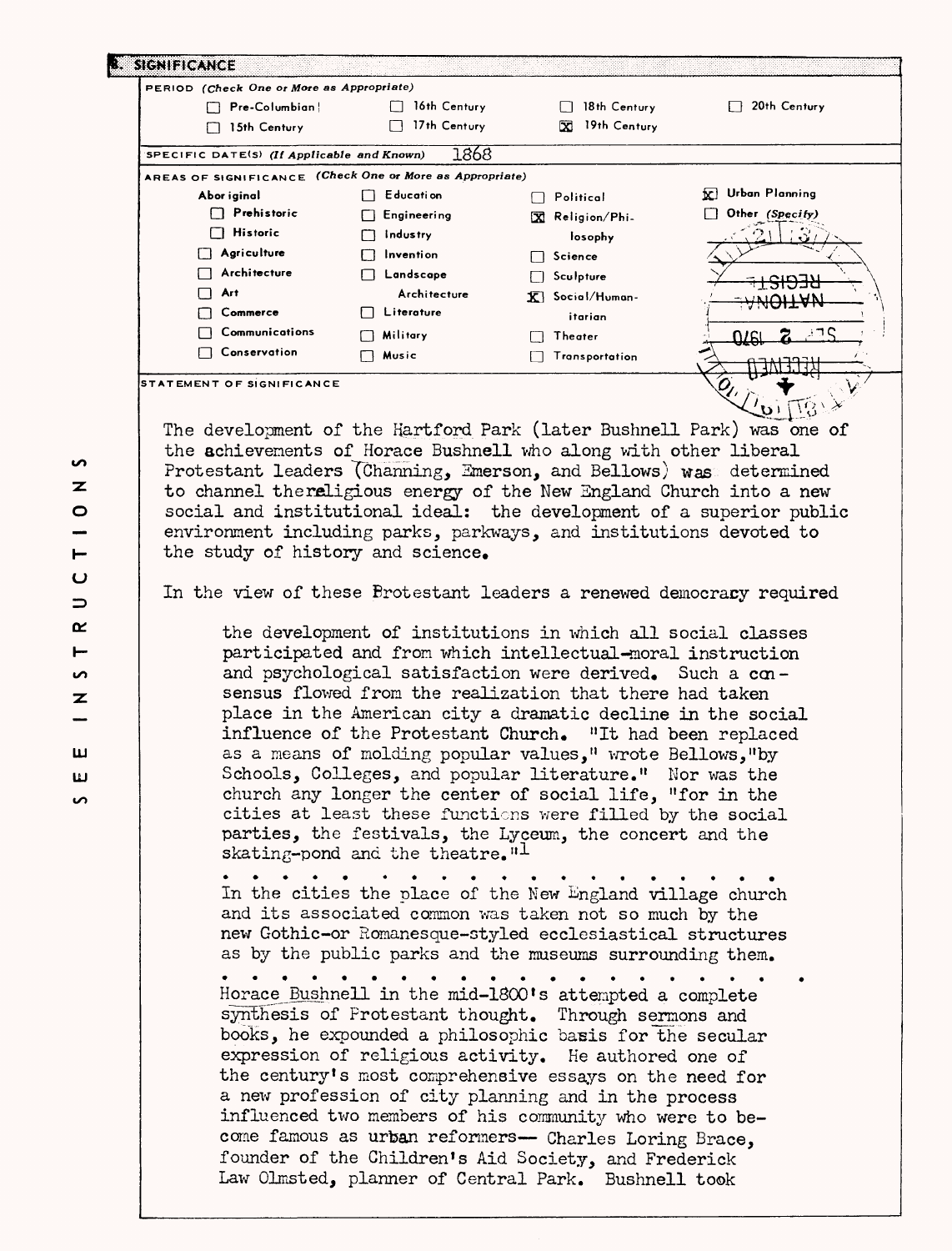| 9. MAJOR BIBLIOGRAPHICAL REFERENCES                                                                                                                                                                                                                                                                                                                                                                                                                                                                                                                                        |      |                                                                                                                                                                                      |
|----------------------------------------------------------------------------------------------------------------------------------------------------------------------------------------------------------------------------------------------------------------------------------------------------------------------------------------------------------------------------------------------------------------------------------------------------------------------------------------------------------------------------------------------------------------------------|------|--------------------------------------------------------------------------------------------------------------------------------------------------------------------------------------|
| Home, February $6, 1869.$<br>Publishers, 1970) pp. 54-57.                                                                                                                                                                                                                                                                                                                                                                                                                                                                                                                  |      | "Hartford Park," by Rev. Horace Bushnell, D.D. in Hearth and<br>Albert Fein, "The American City: The Ideal and the Real," in<br>The Rise of American Architecture (New York: Praeger |
| 10. GEOGRAPHICAL DATA                                                                                                                                                                                                                                                                                                                                                                                                                                                                                                                                                      |      |                                                                                                                                                                                      |
| LATITUDE AND LONGITUDE COORDINATES<br>DEFINING A RECTANGLE LOCATING THE PROPERTY                                                                                                                                                                                                                                                                                                                                                                                                                                                                                           |      | LATITUDE AND LONGITUDE COORDINATES<br>0<br>DEFINING THE CENTER POINT OF A PROPERTY<br>OF LESS THAN TEN ACRES                                                                         |
| <b>CORNER</b><br>LATITUDE<br>LONGITUDE                                                                                                                                                                                                                                                                                                                                                                                                                                                                                                                                     |      | R<br>LATITUDE<br><b>LONGITUDE</b>                                                                                                                                                    |
| Degrees Minutes Seconds   Degrees Minutes Seconds                                                                                                                                                                                                                                                                                                                                                                                                                                                                                                                          |      | Degrees Minutes Seconds<br>Degrees Minutes Seconds                                                                                                                                   |
| 41° 45'<br>59"   72 ° 41 ' 01<br>NW.<br>$41$ ° $46$ · 05 72 ° $41$ · 54<br>$41$ ° $45$ · 53 72 ° $41$ · 31<br>41° 46'<br>NE.                                                                                                                                                                                                                                                                                                                                                                                                                                               |      | $\mathbf{o}$<br>$\circ$                                                                                                                                                              |
| SE                                                                                                                                                                                                                                                                                                                                                                                                                                                                                                                                                                         |      |                                                                                                                                                                                      |
| <b>SW</b><br><b>APPROXIMAT</b>                                                                                                                                                                                                                                                                                                                                                                                                                                                                                                                                             |      | 50                                                                                                                                                                                   |
| LIST ALL STATES AND COUNTIES FOR PROPERTIES OVERLAPPING STATE OR                                                                                                                                                                                                                                                                                                                                                                                                                                                                                                           |      | <b>INDARIES</b>                                                                                                                                                                      |
| STATE:                                                                                                                                                                                                                                                                                                                                                                                                                                                                                                                                                                     | CODE | COUNTY<br>CODE                                                                                                                                                                       |
| STATE:                                                                                                                                                                                                                                                                                                                                                                                                                                                                                                                                                                     | CODE | COUNTY:<br>CODE                                                                                                                                                                      |
| STATE:                                                                                                                                                                                                                                                                                                                                                                                                                                                                                                                                                                     | CODE | COUNTY:<br>CODE<br>ъ                                                                                                                                                                 |
| STATE:                                                                                                                                                                                                                                                                                                                                                                                                                                                                                                                                                                     | CODE | COUNTY:<br>CODE                                                                                                                                                                      |
| 11. FORM PREPARED BY                                                                                                                                                                                                                                                                                                                                                                                                                                                                                                                                                       |      |                                                                                                                                                                                      |
| NAME AND TITLE:                                                                                                                                                                                                                                                                                                                                                                                                                                                                                                                                                            |      |                                                                                                                                                                                      |
| Constance Luyster, Administrative Trainee<br><b>ORGANIZATION</b>                                                                                                                                                                                                                                                                                                                                                                                                                                                                                                           |      | DATE                                                                                                                                                                                 |
| Connecticut Historical Commission                                                                                                                                                                                                                                                                                                                                                                                                                                                                                                                                          |      | July 9, 1970                                                                                                                                                                         |
| STREET AND NUMBER:                                                                                                                                                                                                                                                                                                                                                                                                                                                                                                                                                         |      |                                                                                                                                                                                      |
| 75 Elm Street<br>CITY OR TOWN                                                                                                                                                                                                                                                                                                                                                                                                                                                                                                                                              |      | STATE<br>CODE                                                                                                                                                                        |
| Hartford                                                                                                                                                                                                                                                                                                                                                                                                                                                                                                                                                                   |      | 06<br>Connecticut                                                                                                                                                                    |
| 12. STATE LIAISON OFFICER CERTIFICATION                                                                                                                                                                                                                                                                                                                                                                                                                                                                                                                                    |      | NATIONAL REGISTER VERIFICATION                                                                                                                                                       |
| As the designated State Liaison Officer for the Na-<br>tional Historic Preservation Act of 1966 (Public Law<br>89-665), I hereby nominate this property for inclusion<br>in the National Register and certify that it has been<br>evaluated according to the criteria and procedures set<br>forth by the National Park Service. The recommended<br>level of significance of this nomination is:<br>Local<br>ाज<br>National<br>– State <sub>ج</sub> ے<br>$\frac{1}{2}$<br>Name<br>State Liaison Officer and Chairman<br>$_{\text{Title}}$ Connecticut Historical Commission |      | I hereby certify that this property is included in the<br>National Register.<br>Chief, Office of Archeology and Historic Preset<br>OCT 2 2 1970<br>Date<br>ATTEST:                   |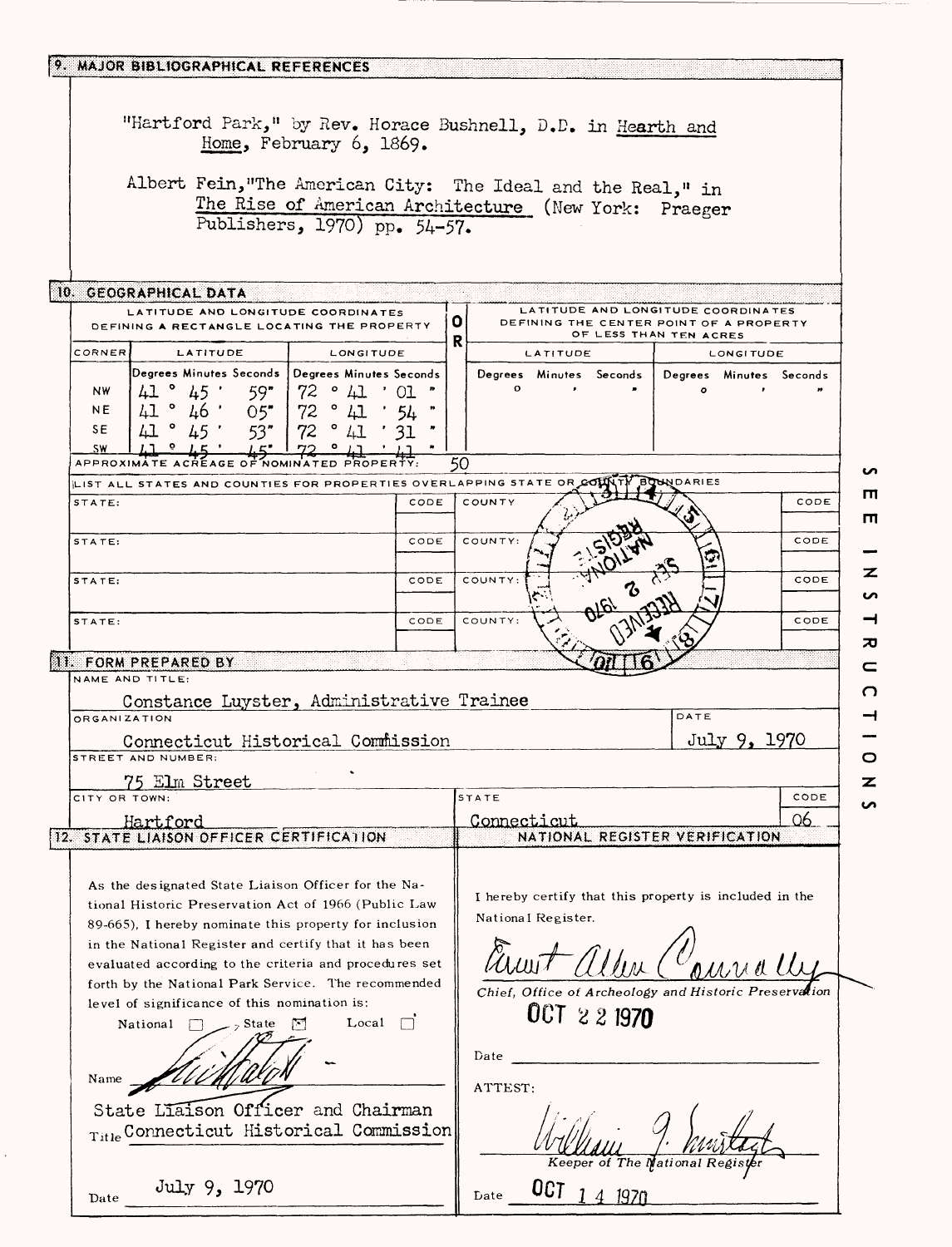| Form 10-300a<br>(July 1969) | UNITED STATES DEPARTMENT OF THE INTERIOR<br>NATIONAL PARK SERVICE                                                                                                                                                                                                                                                                                   | <b>STATE</b><br>Connecticut |      |
|-----------------------------|-----------------------------------------------------------------------------------------------------------------------------------------------------------------------------------------------------------------------------------------------------------------------------------------------------------------------------------------------------|-----------------------------|------|
|                             | NATIONAL REGISTER OF HISTORIC PLACES                                                                                                                                                                                                                                                                                                                | COUNTY                      |      |
|                             |                                                                                                                                                                                                                                                                                                                                                     | Hartford                    |      |
|                             | INVENTORY - NOMINATION FORM                                                                                                                                                                                                                                                                                                                         | FOR NPS USE ONLY            |      |
|                             | (Continuation Sheet)                                                                                                                                                                                                                                                                                                                                | <b>ENTRY NUMBER</b>         | DATE |
|                             |                                                                                                                                                                                                                                                                                                                                                     | 70.10.109.00.38             |      |
| (Number all entries)        |                                                                                                                                                                                                                                                                                                                                                     |                             |      |
|                             | Significance of Bushnell Park                                                                                                                                                                                                                                                                                                                       |                             |      |
|                             | particular pleasure in learning, just before his death,<br>that the park in Hartford for which he had fought, selected<br>the site, and gooperated as designer with Olmsterd would be<br>named for him. Bushnell Park remains today as a secular monument<br>to his religious thought.                                                              |                             |      |
|                             | Thus Bushnell Park is significant because of its relation to a distinguished<br>citizen of Hartford, and also now because it functions in part as it was<br>intended: to refresh and revitalize people whose days are spent in the<br>capitol area and in the center city.                                                                          |                             |      |
|                             | Henry W. Bellows to R. N. Bellows, March 1, 1865, Bellows Papers,<br>Massachusetts Historical Society.                                                                                                                                                                                                                                              |                             |      |
|                             | $2$ Although Bushnell had a major role in selecting the site of the park,<br>the work of designing the park was done officially by the landscape artist<br>and draughtsman, J. Weidemannin cooperation with a five member Park Commission.<br>See "Hartford Park," by Rev. Horace Bushnell, D.D. in Hearth and Home,<br>February $6, 1869, p. 102.$ |                             |      |
| $54 - 57.$                  | $\lambda$ Albert Fein, "The American City: The Ideal and the Real," in The<br>Rise of American Architecture (New York: Praeger Publishers, 1970) pp.                                                                                                                                                                                                |                             |      |
|                             |                                                                                                                                                                                                                                                                                                                                                     |                             |      |
|                             |                                                                                                                                                                                                                                                                                                                                                     |                             |      |
|                             |                                                                                                                                                                                                                                                                                                                                                     |                             |      |
|                             |                                                                                                                                                                                                                                                                                                                                                     |                             |      |
|                             |                                                                                                                                                                                                                                                                                                                                                     |                             |      |
|                             |                                                                                                                                                                                                                                                                                                                                                     |                             |      |

 $\mathcal{L}(\mathcal{A})$  . The  $\mathcal{L}(\mathcal{A})$